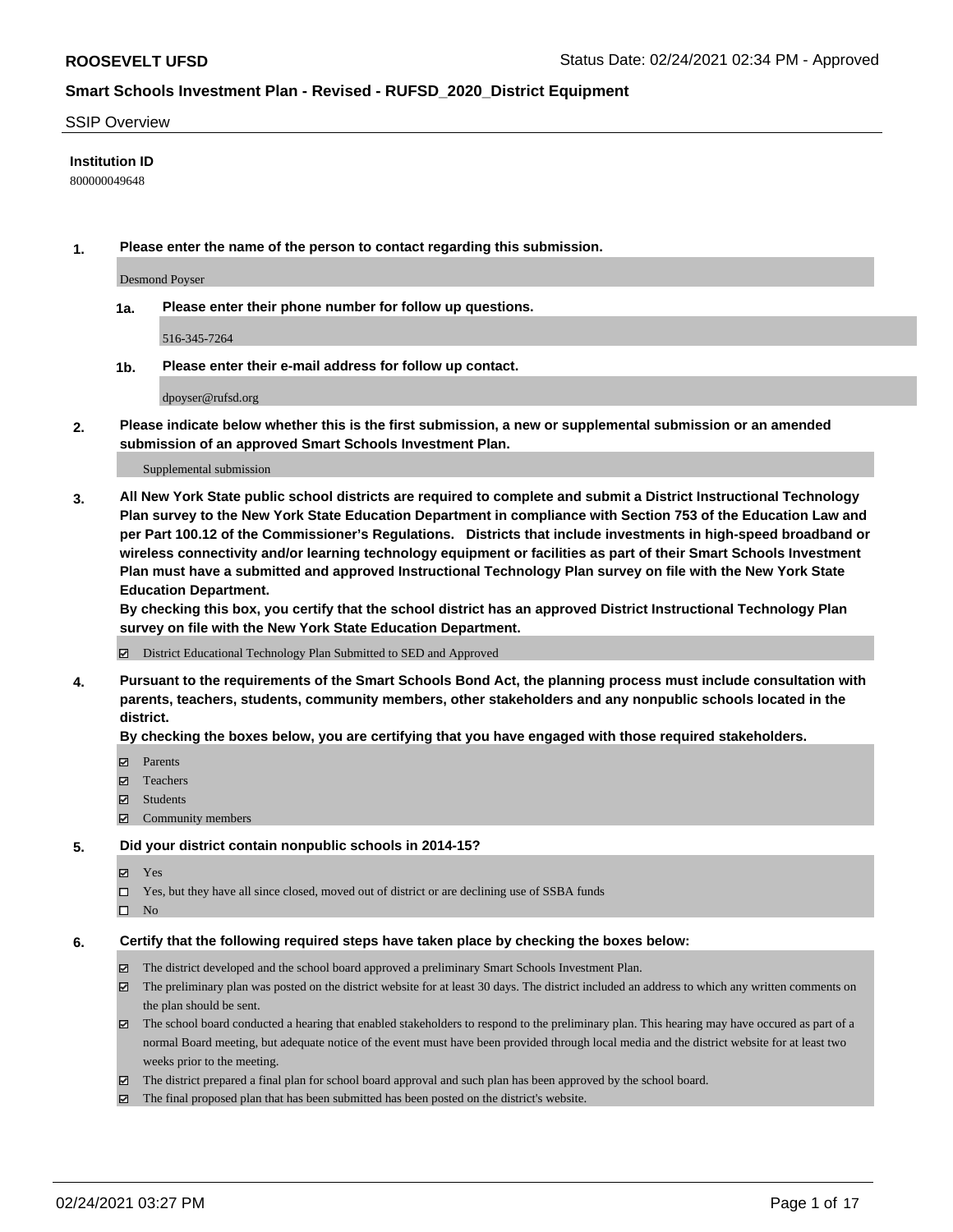SSIP Overview

**6a. Please upload the proposed Smart Schools Investment Plan (SSIP) that was posted on the district's website, along with any supporting materials. Note that this should be different than your recently submitted Educational Technology Survey. The Final SSIP, as approved by the School Board, should also be posted on the website and remain there during the course of the projects contained therein.**

SmartBond - 1-1 devices.docx

**6b. Enter the webpage address where the final Smart Schools Investment Plan is posted. The Plan should remain posted for the life of the included projects.**

https://www.rooseveltufsd.org//site/default.aspx?PageID=1423

**7. Please enter an estimate of the total number of students and staff that will benefit from this Smart Schools Investment Plan based on the cumulative projects submitted to date.**

4,250

**8. An LEA/School District may partner with one or more other LEA/School Districts to form a consortium to pool Smart Schools Bond Act funds for a project that meets all other Smart School Bond Act requirements. Each school district participating in the consortium will need to file an approved Smart Schools Investment Plan for the project and submit a signed Memorandum of Understanding that sets forth the details of the consortium including the roles of each respective district.**

 $\Box$  The district plans to participate in a consortium to partner with other school district(s) to implement a Smart Schools project.

### **9. Please enter the name and 6-digit SED Code for each LEA/School District participating in the Consortium.**

| Partner LEA/District | <b>ISED BEDS Code</b> |
|----------------------|-----------------------|
| (No Response)        | (No Response)         |

### **10. Please upload a signed Memorandum of Understanding with all of the participating Consortium partners.**

(No Response)

### **11. Your district's Smart Schools Bond Act Allocation is:**

\$4,305,702

#### **12. Final 2014-15 BEDS Enrollment to calculate Nonpublic Sharing Requirement**

|            | Public Enrollment | Nonpublic Enrollment | Total Enrollment | l Nonpublic Percentage |
|------------|-------------------|----------------------|------------------|------------------------|
| Enrollment | 3,155             | ാറ<br>- JZ           | .187.00<br>v.    | .00                    |

**13. This table compares each category budget total, as entered in that category's page, to the total expenditures listed in the category's expenditure table. Any discrepancies between the two must be resolved before submission.**

|                                          | Sub-Allocations | <b>Expenditure Totals</b> | Difference |
|------------------------------------------|-----------------|---------------------------|------------|
| <b>School Connectivity</b>               | 0.00            | 0.00                      | 0.00       |
| Connectivity Projects for<br>Communities | 0.00            | 0.00                      | 0.00       |
| Classroom Technology                     | 1,300,000.00    | 1,300,000.00              | 0.00       |
| Pre-Kindergarten Classrooms              | 0.00            | 0.00                      | 0.00       |
| Replace Transportable<br>Classrooms      | 0.00            | 0.00                      | 0.00       |
| <b>High-Tech Security Features</b>       | 0.00            | 0.00                      | 0.00       |
| Nonpublic Loan                           | 0.00            | 0.00                      | 0.00       |
| Totals:                                  |                 |                           |            |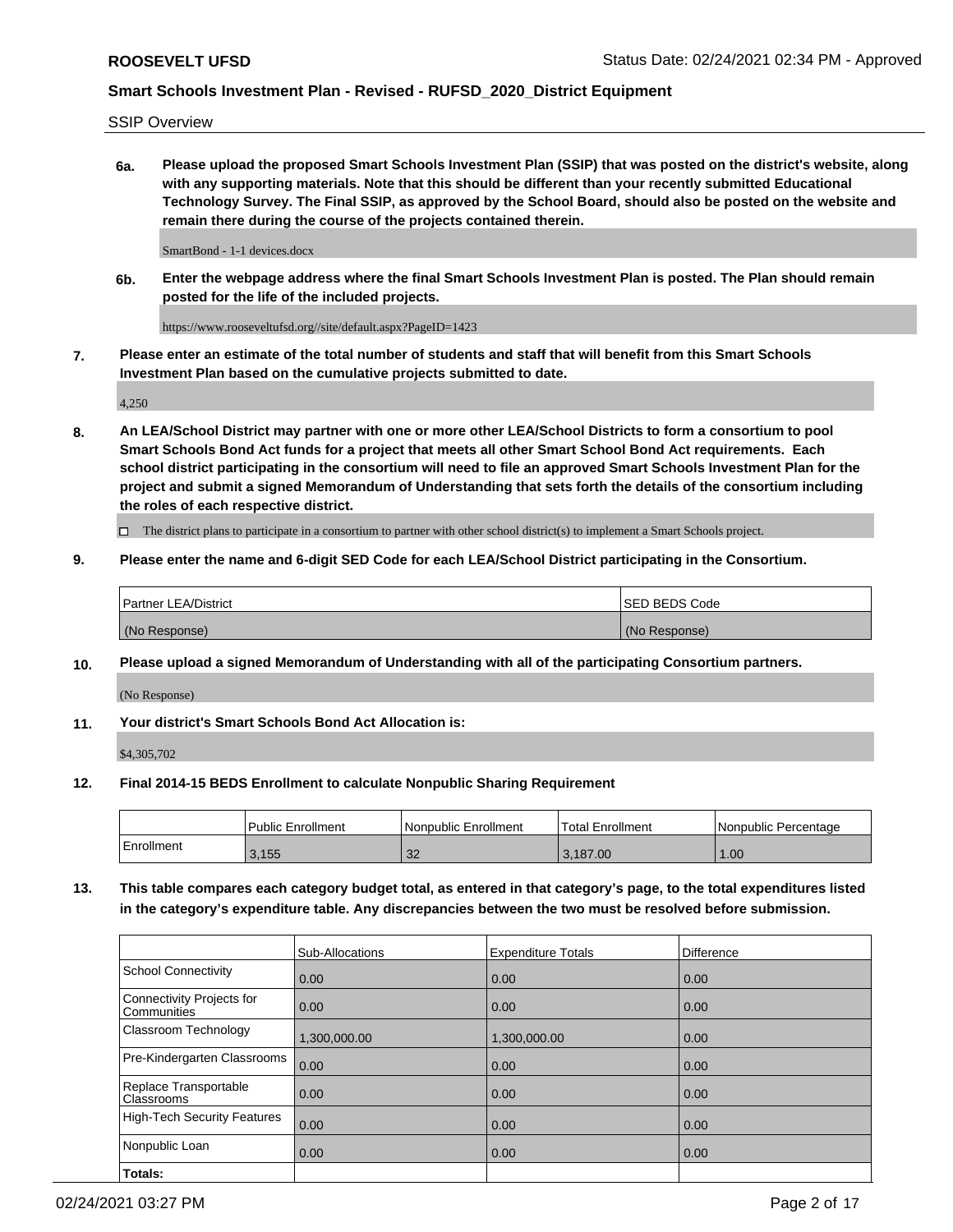SSIP Overview

| <b>Sub-Allocations</b> | Expenditure Totals | <b>Difference</b> |
|------------------------|--------------------|-------------------|
| .300.000               | .300.000           | 0                 |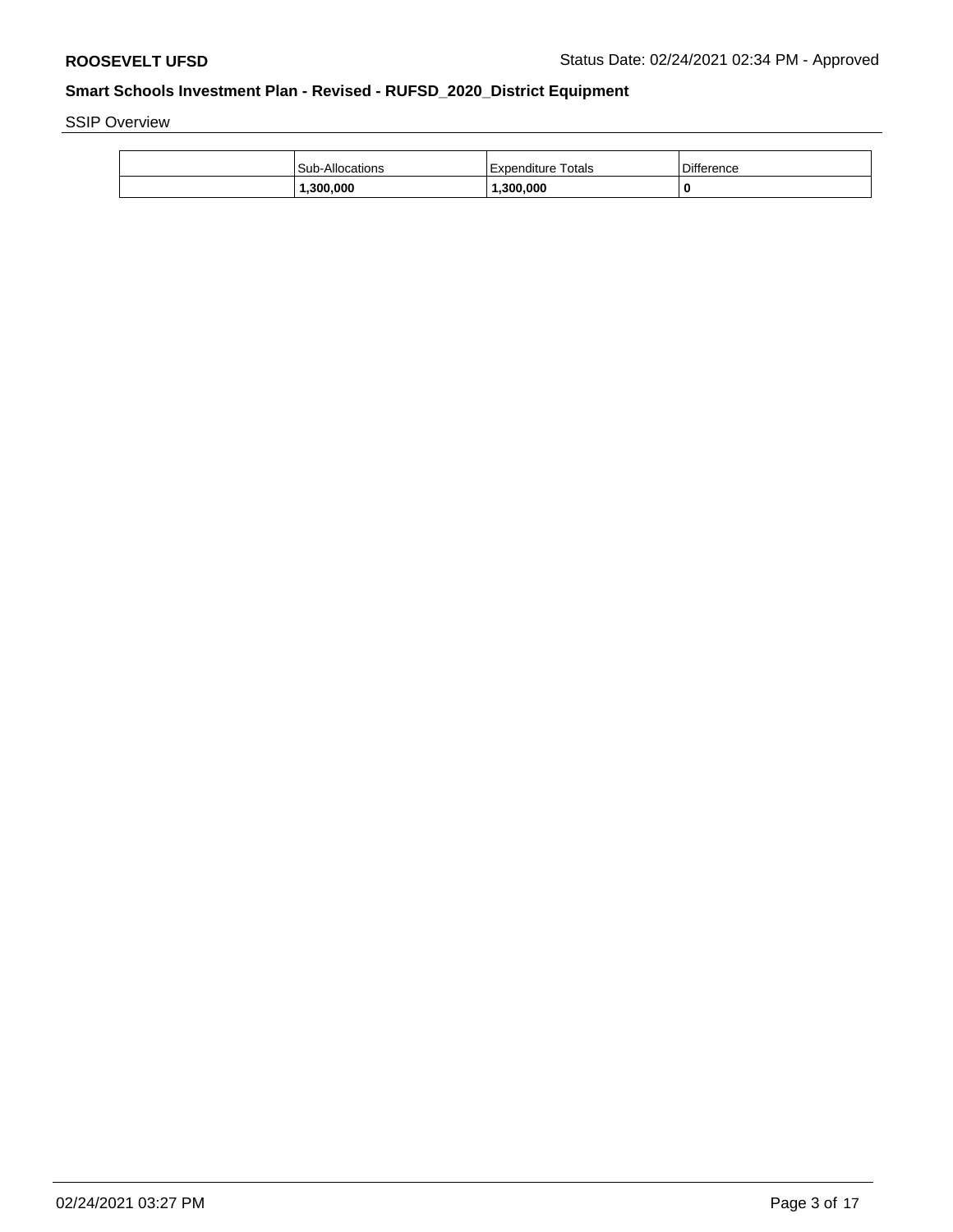School Connectivity

- **1. In order for students and faculty to receive the maximum benefit from the technology made available under the Smart Schools Bond Act, their school buildings must possess sufficient connectivity infrastructure to ensure that devices can be used during the school day. Smart Schools Investment Plans must demonstrate that:**
	- **• sufficient infrastructure that meets the Federal Communications Commission's 100 Mbps per 1,000 students standard currently exists in the buildings where new devices will be deployed, or**
	- **• is a planned use of a portion of Smart Schools Bond Act funds, or**
	- **• is under development through another funding source.**

**Smart Schools Bond Act funds used for technology infrastructure or classroom technology investments must increase the number of school buildings that meet or exceed the minimum speed standard of 100 Mbps per 1,000 students and staff within 12 months. This standard may be met on either a contracted 24/7 firm service or a "burstable" capability. If the standard is met under the burstable criteria, it must be:**

**1. Specifically codified in a service contract with a provider, and**

**2. Guaranteed to be available to all students and devices as needed, particularly during periods of high demand, such as computer-based testing (CBT) periods.**

**Please describe how your district already meets or is planning to meet this standard within 12 months of plan submission.**

(No Response)

**1a. If a district believes that it will be impossible to meet this standard within 12 months, it may apply for a waiver of this requirement, as described on the Smart Schools website. The waiver must be filed and approved by SED prior to submitting this survey.**

 $\Box$  By checking this box, you are certifying that the school district has an approved waiver of this requirement on file with the New York State Education Department.

**2. Connectivity Speed Calculator (Required). If the district currently meets the required speed, enter "Currently Met" in the last box: Expected Date When Required Speed Will be Met.**

|                  | l Number of     | Required Speed | Current Speed in | Expected Speed  | Expected Date                           |
|------------------|-----------------|----------------|------------------|-----------------|-----------------------------------------|
|                  | <b>Students</b> | In Mbps        | l Mbps           | to be Attained  | When Required                           |
|                  |                 |                |                  |                 | l Within 12 Months ISpeed Will be Met l |
| Calculated Speed | (No Response)   | 0.00           | (No Response)    | l (No Response) | l (No Response)                         |

**3. Describe how you intend to use Smart Schools Bond Act funds for high-speed broadband and/or wireless connectivity projects in school buildings.**

(No Response)

**4. Describe the linkage between the district's District Instructional Technology Plan and how the proposed projects will improve teaching and learning. (There should be a link between your response to this question and your responses to Question 1 in Section IV - NYSED Initiatives Alignment: "Explain how the district use of instructional technology will serve as a part of a comprehensive and sustained effort to support rigorous academic standards attainment and performance improvement for students."** 

**Your answer should also align with your answers to the questions in Section II - Strategic Technology Planning and the associated Action Steps in Section III - Action Plan.)**

(No Response)

**5. If the district wishes to have students and staff access the Internet from wireless devices within the school building, or in close proximity to it, it must first ensure that it has a robust Wi-Fi network in place that has sufficient bandwidth to meet user demand.**

**Please describe how you have quantified this demand and how you plan to meet this demand.**

(No Response)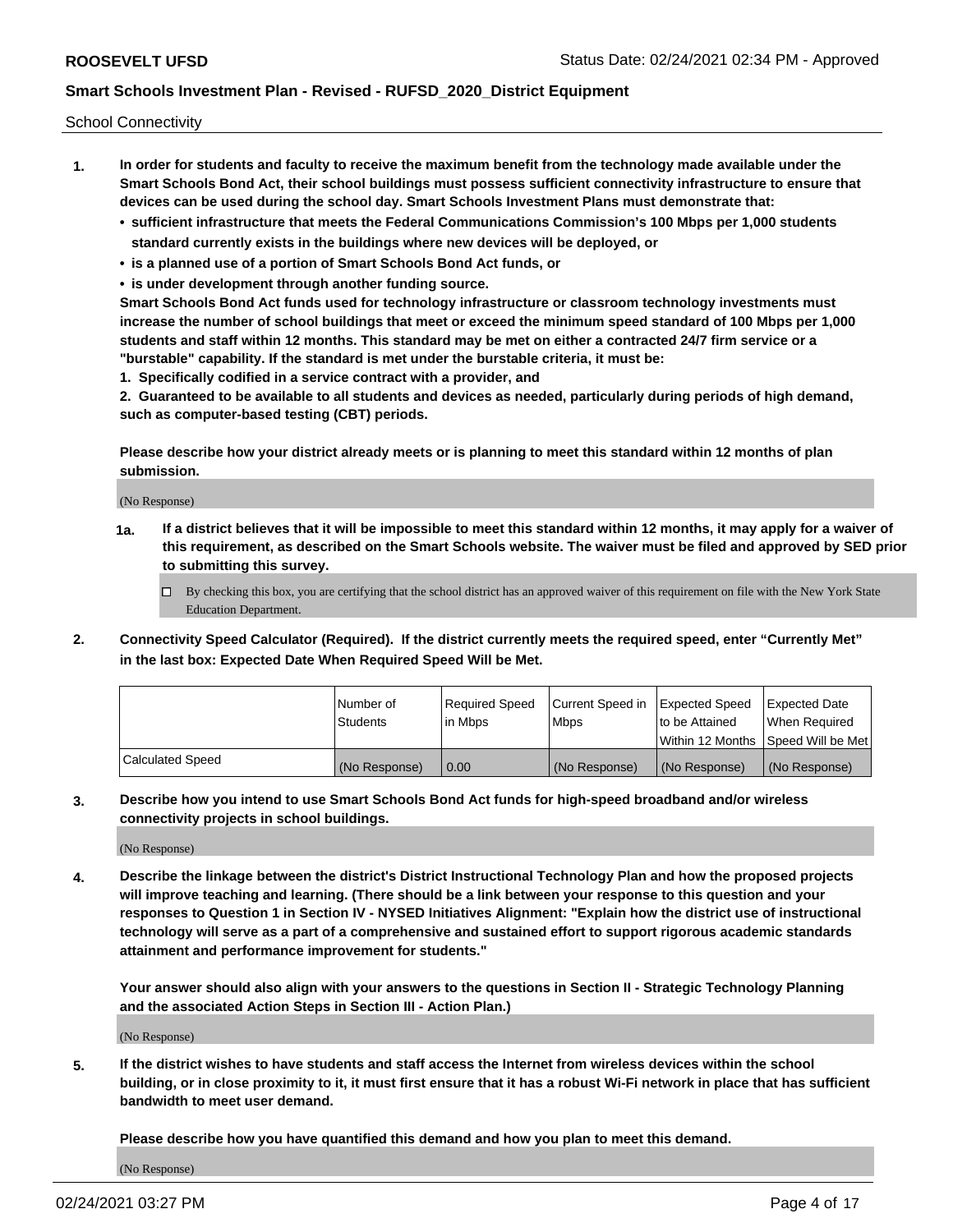School Connectivity

**6. Smart Schools plans with any expenditures in the School Connectivity category require a project number from the Office of Facilities Planning. Districts must submit an SSBA LOI and receive project numbers prior to submitting the SSIP. As indicated on the LOI, some projects may be eligible for a streamlined review and will not require a building permit.**

**Please indicate on a separate row each project number given to you by the Office of Facilities Planning.**

| Project Number |  |
|----------------|--|
| (No Response)  |  |

**7. Certain high-tech security and connectivity infrastructure projects may be eligible for an expedited review process as determined by the Office of Facilities Planning.**

### **Was your project deemed eligible for streamlined review?**

(No Response)

### **8. Include the name and license number of the architect or engineer of record.**

| Name          | License Number |
|---------------|----------------|
| (No Response) | (No Response)  |

#### **9. Public Expenditures – Loanable (Counts toward the nonpublic loan calculation)**

| Select the allowable expenditure type.<br>Repeat to add another item under each type. | <b>PUBLIC</b> Items to be<br>l Purchased | Quantity           | Cost Per Item    | <b>Total Cost</b> |
|---------------------------------------------------------------------------------------|------------------------------------------|--------------------|------------------|-------------------|
| (No Response)                                                                         | (No Response)                            | l (No<br>Response) | (No<br>Response) | $\overline{0.00}$ |
|                                                                                       |                                          | O                  | 0.00             |                   |

### **10. Public Expenditures – Non-Loanable (Does not count toward nonpublic loan calculation)**

| Select the allowable expenditure<br>type.<br>Repeat to add another item under<br>each type. | <b>PUBLIC</b> Items to be purchased | Quantity      | Cost per Item | <b>Total Cost</b> |
|---------------------------------------------------------------------------------------------|-------------------------------------|---------------|---------------|-------------------|
| (No Response)                                                                               | (No Response)                       | (No Response) | (No Response) | 0.00              |
|                                                                                             |                                     |               | 0.00          |                   |

#### **11. Final 2014-15 BEDS Enrollment to calculate Nonpublic Sharing Requirement (no changes allowed.)**

|            | Public Enrollment | l Nonpublic Enrollment | <b>Total Enrollment</b> | Nonpublic Percentage |
|------------|-------------------|------------------------|-------------------------|----------------------|
| Enrollment | 3.155             | າາ<br>ےت               | 3.187.00                | .00 <sub>1</sub>     |

#### **12. Total Public Budget - Loanable (Counts toward the nonpublic loan calculation)**

|                                                      | Public Allocations | <b>Estimated Nonpublic Loan</b><br>Amount | Estimated Total Sub-Allocations |
|------------------------------------------------------|--------------------|-------------------------------------------|---------------------------------|
| Network/Access Costs                                 | (No Response)      | 0.00                                      | 0.00                            |
| School Internal Connections and<br><b>Components</b> | (No Response)      | 0.00                                      | 0.00                            |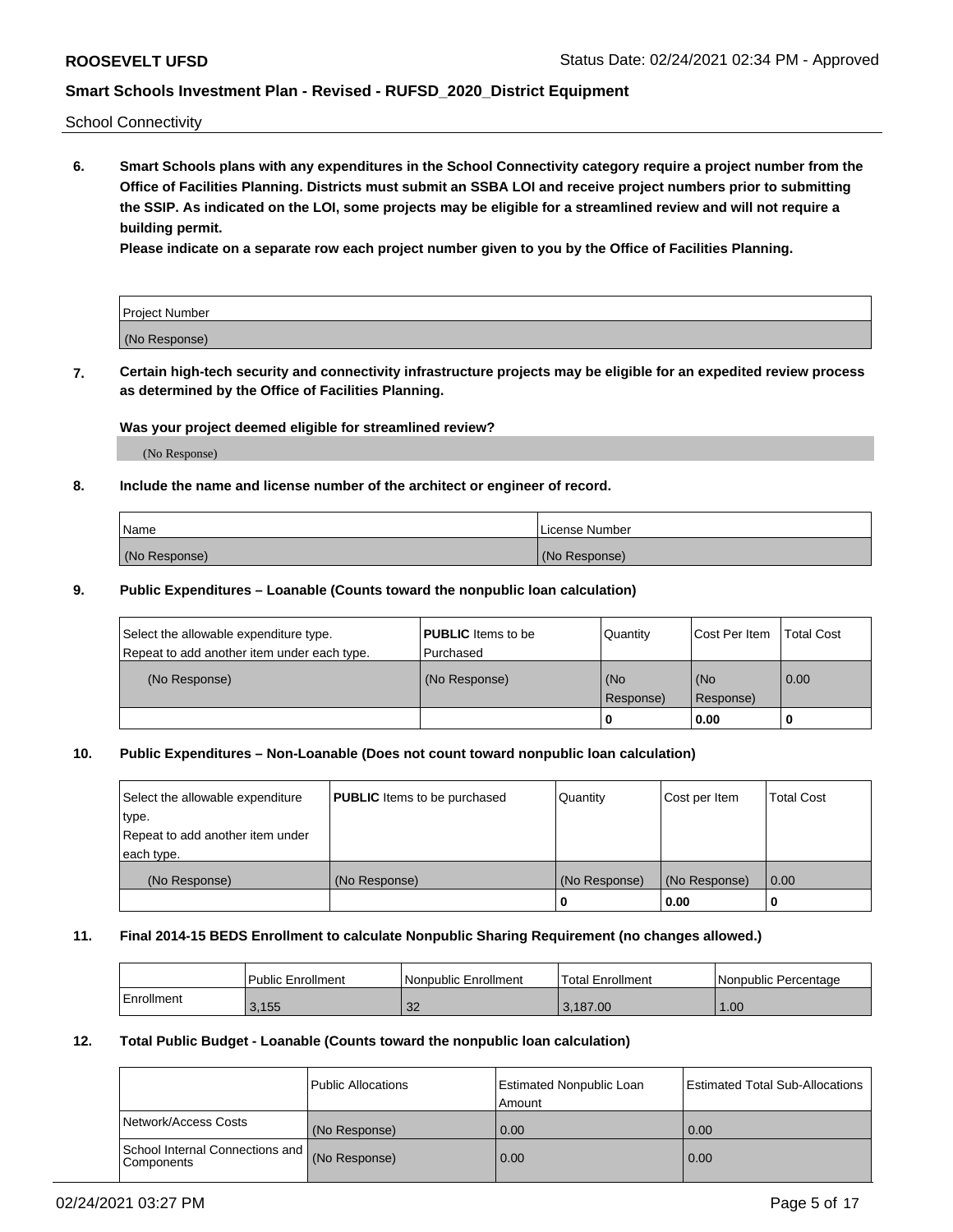School Connectivity

|         | Public Allocations | <b>Estimated Nonpublic Loan</b><br>Amount | <b>Estimated Total Sub-Allocations</b> |
|---------|--------------------|-------------------------------------------|----------------------------------------|
| l Other | (No Response)      | 0.00                                      | 0.00                                   |
| Totals: | 0.00               | 0                                         |                                        |

# **13. Total Public Budget – Non-Loanable (Does not count toward the nonpublic loan calculation)**

|                                                   | Sub-<br>Allocation |
|---------------------------------------------------|--------------------|
|                                                   |                    |
| Network/Access Costs                              | (No Response)      |
| <b>Outside Plant Costs</b>                        | (No Response)      |
| <b>School Internal Connections and Components</b> | (No Response)      |
| Professional Services                             | (No Response)      |
| Testing                                           | (No Response)      |
| <b>Other Upfront Costs</b>                        | (No Response)      |
| <b>Other Costs</b>                                | (No Response)      |
| <b>Totals:</b>                                    | 0.00               |

# **14. School Connectivity Totals**

|                          | Total Sub-Allocations |
|--------------------------|-----------------------|
| Total Loanable Items     | 0.00                  |
| Total Non-Ioanable Items | 0.00                  |
| Totals:                  | 0                     |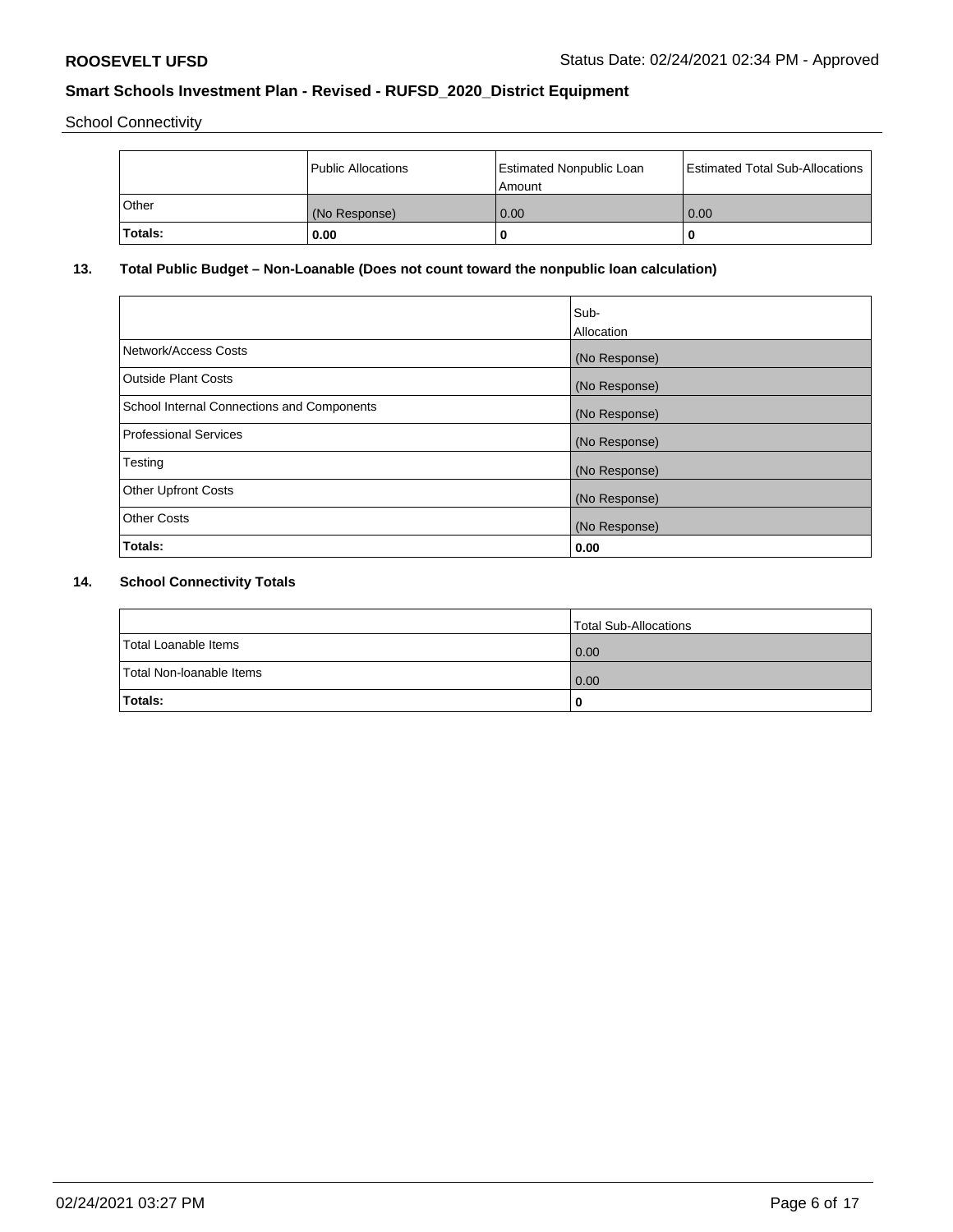Community Connectivity (Broadband and Wireless)

**1. Describe how you intend to use Smart Schools Bond Act funds for high-speed broadband and/or wireless connectivity projects in the community.**

(No Response)

**2. Please describe how the proposed project(s) will promote student achievement and increase student and/or staff access to the Internet in a manner that enhances student learning and/or instruction outside of the school day and/or school building.**

(No Response)

**3. Community connectivity projects must comply with all the necessary local building codes and regulations (building and related permits are not required prior to plan submission).**

 $\Box$  I certify that we will comply with all the necessary local building codes and regulations.

**4. Please describe the physical location of the proposed investment.**

(No Response)

**5. Please provide the initial list of partners participating in the Community Connectivity Broadband Project, along with their Federal Tax Identification (Employer Identification) number.**

| <b>Project Partners</b> | l Federal ID # |
|-------------------------|----------------|
| (No Response)           | (No Response)  |

**6. Please detail the type, quantity, per unit cost and total cost of the eligible items under each sub-category.**

| Select the allowable expenditure | Item to be purchased | Quantity      | Cost per Item | <b>Total Cost</b> |
|----------------------------------|----------------------|---------------|---------------|-------------------|
| type.                            |                      |               |               |                   |
| Repeat to add another item under |                      |               |               |                   |
| each type.                       |                      |               |               |                   |
| (No Response)                    | (No Response)        | (No Response) | (No Response) | 0.00              |
|                                  |                      | o             | 0.00          |                   |

**7. If you are submitting an allocation for Community Connectivity, complete this table.**

**Note that the calculated Total at the bottom of the table must equal the Total allocation for this category that you entered in the SSIP Overview overall budget.**

|                                    | Sub-Allocation |
|------------------------------------|----------------|
| Network/Access Costs               | (No Response)  |
| Outside Plant Costs                | (No Response)  |
| <b>Tower Costs</b>                 | (No Response)  |
| <b>Customer Premises Equipment</b> | (No Response)  |
| <b>Professional Services</b>       | (No Response)  |
| Testing                            | (No Response)  |
| <b>Other Upfront Costs</b>         | (No Response)  |
| <b>Other Costs</b>                 | (No Response)  |
| Totals:                            | 0.00           |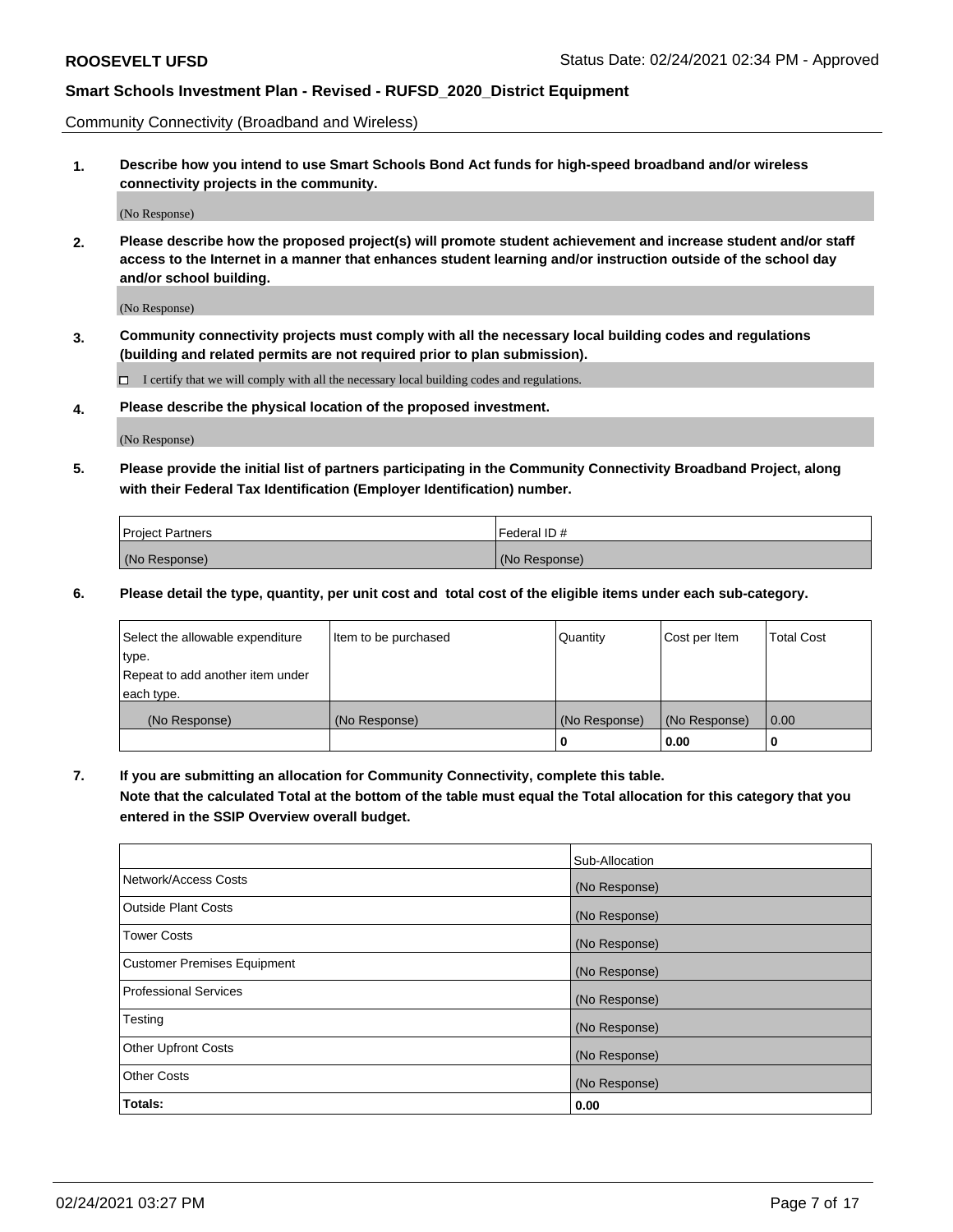#### Classroom Learning Technology

**1. In order for students and faculty to receive the maximum benefit from the technology made available under the Smart Schools Bond Act, their school buildings must possess sufficient connectivity infrastructure to ensure that devices can be used during the school day. Smart Schools Investment Plans must demonstrate that sufficient infrastructure that meets the Federal Communications Commission's 100 Mbps per 1,000 students standard currently exists in the buildings where new devices will be deployed, or is a planned use of a portion of Smart Schools Bond Act funds, or is under development through another funding source. Smart Schools Bond Act funds used for technology infrastructure or classroom technology investments must increase the number of school buildings that meet or exceed the minimum speed standard of 100 Mbps per 1,000 students and staff within 12 months. This standard may be met on either a contracted 24/7 firm service or a "burstable" capability. If the standard is met under the burstable criteria, it must be:**

**1. Specifically codified in a service contract with a provider, and**

**2. Guaranteed to be available to all students and devices as needed, particularly during periods of high demand, such as computer-based testing (CBT) periods.**

**Please describe how your district already meets or is planning to meet this standard within 12 months of plan submission.**

The District presently subscribes to the Nassau BOCES BoeTie High speed internet service. The district has upgraded our wireless infrastructure and replaced outdated access points (802.11n) allowing for more connections at a higher speed. Devices are able to connect to our fiber backbone with increased reliability. Our total student enrollment is 3,994. It is the district's intention to use SSBA money for a district wide (4-12) 1:1 initiative. The District has a robust wi-fi system in every building and our Boe Tie Speed is 450Mbps.

- **1a. If a district believes that it will be impossible to meet this standard within 12 months, it may apply for a waiver of this requirement, as described on the Smart Schools website. The waiver must be filed and approved by SED prior to submitting this survey.**
	- By checking this box, you are certifying that the school district has an approved waiver of this requirement on file with the New York State Education Department.
- **2. Connectivity Speed Calculator (Required). If the district currently meets the required speed, enter "Currently Met" in the last box: Expected Date When Required Speed Will be Met.**

|                         | l Number of<br><b>Students</b> | Required Speed<br>in Mbps | Current Speed in<br><b>Mbps</b> | Expected Speed<br>to be Attained | Expected Date<br>When Required<br>l Within 12 Months ISpeed Will be Met l |
|-------------------------|--------------------------------|---------------------------|---------------------------------|----------------------------------|---------------------------------------------------------------------------|
| <b>Calculated Speed</b> | 3,994                          | 399.40                    | 450                             | 450                              | Currently met                                                             |

**3. If the district wishes to have students and staff access the Internet from wireless devices within the school building, or in close proximity to it, it must first ensure that it has a robust Wi-Fi network in place that has sufficient bandwidth to meet user demand.**

**Please describe how you have quantified this demand and how you plan to meet this demand.**

The district provides a speed of 450Mbps and has met the necessary user demand.

**4. All New York State public school districts are required to complete and submit an Instructional Technology Plan survey to the New York State Education Department in compliance with Section 753 of the Education Law and per Part 100.12 of the Commissioner's Regulations.**

**Districts that include educational technology purchases as part of their Smart Schools Investment Plan must have a submitted and approved Instructional Technology Plan survey on file with the New York State Education Department.**

By checking this box, you are certifying that the school district has an approved Instructional Technology Plan survey on file with the New York State Education Department.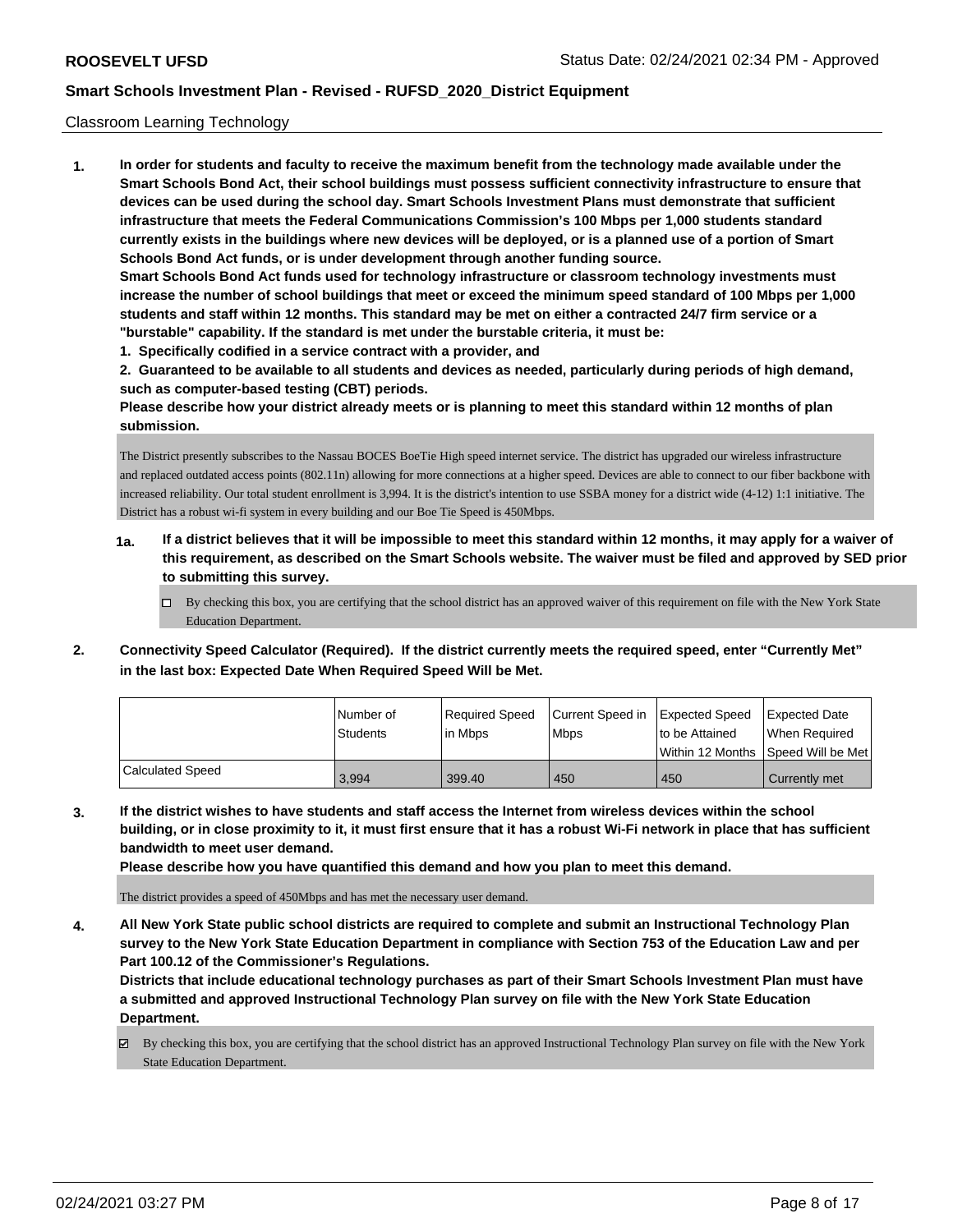#### Classroom Learning Technology

**5. Describe the devices you intend to purchase and their compatibility with existing or planned platforms or systems. Specifically address the adequacy of each facility's electrical, HVAC and other infrastructure necessary to install and support the operation of the planned technology.**

We intend to purchase mobile devices (iPads and laptops) to replace obsolete models. A walk through was completed and determined that all electrical, HVAC and other infrastructure systems are adequate for the installation of the planned systems. The new devices will utilize the same power connections as the old devices therefore we do not need to change this. The mobile devices will be placed in carts for K-3 students to give them enough charge to last a day. 4-12 students will be provided devices that they will be able to charge throughout the day. There is adequate electricity for the charging of these devices in the carts that will hold them. The classroom instructional cameras and mics will provide teachers with the tools they need to facilitate blended learning.

- **6. Describe how the proposed technology purchases will:**
	- **> enhance differentiated instruction;**
	- **> expand student learning inside and outside the classroom;**
	- **> benefit students with disabilities and English language learners; and**
	- **> contribute to the reduction of other learning gaps that have been identified within the district.**

**The expectation is that districts will place a priority on addressing the needs of students who struggle to succeed in a rigorous curriculum. Responses in this section should specifically address this concern and align with the district's Instructional Technology Plan (in particular Question 2 of E. Curriculum and Instruction: "Does the district's instructional technology plan address the needs of students with disabilities to ensure equitable access to instruction, materials and assessments?" and Question 3 of the same section: "Does the district's instructional technology plan address the provision of assistive technology specifically for students with disabilities to ensure access to and participation in the general curriculum?")**

**In addition, describe how the district ensures equitable access to instruction, materials and assessments and participation in the general curriculum for both SWD and English Language Learners/Multilingual Learners (ELL/MLL) students.**

The district continues to work to use technology tools and resources to transform our teaching and learning environments.The district's technology plan seeks to utilize technology to enhance learning for all students, both students with disabilities and non-disabled students as well as English Language Learners. These technologies will allow us to personalize learning for all students. Integration of these technologies will allow for differentiation of content and pedagogical approaches, self-paced learning, better sharing of student work within the classroom thus increasing student motivation, real time feedback for student work and additional tactile opportunities in the classroom. Lessons can now also be recorded for reinforcement and re-teaching, effectively allowing teachers to extend learning beyond the hours of the school day and the confines of the classroom. These technologies will create authentic learning experiences and will connect students to externally available resources that will enhance their learning. Students will be able to connect to a larger global community, develop and apply 21st century life and career skills such as digital creation and innovation, group collaboration, digital citizenship and effective navigation of information and media. These technology improvements are beneficial for Students with Disabilities (SWDs) and English as a New Language (ENL) students. These students will be able to interact as a group, work independently and participate in the development of the afore mentioned 21st century skills. Students will also have access to a wide range of assistive tools, devices and software that are available on the devices. The Pupil Personnel Services (PPS) and ENL departments work closely with the District's Tech Director to ensure that assistive technologies are available for SWDs and ENLs. Some explicit examples of what we provide to students include but are not limited to assistive devices for SWDs and a suite of district chosen language apps for Students with Interrupted Formal Education (SIFE) who generally come from foreign countries and have a difficult time with English as a new language.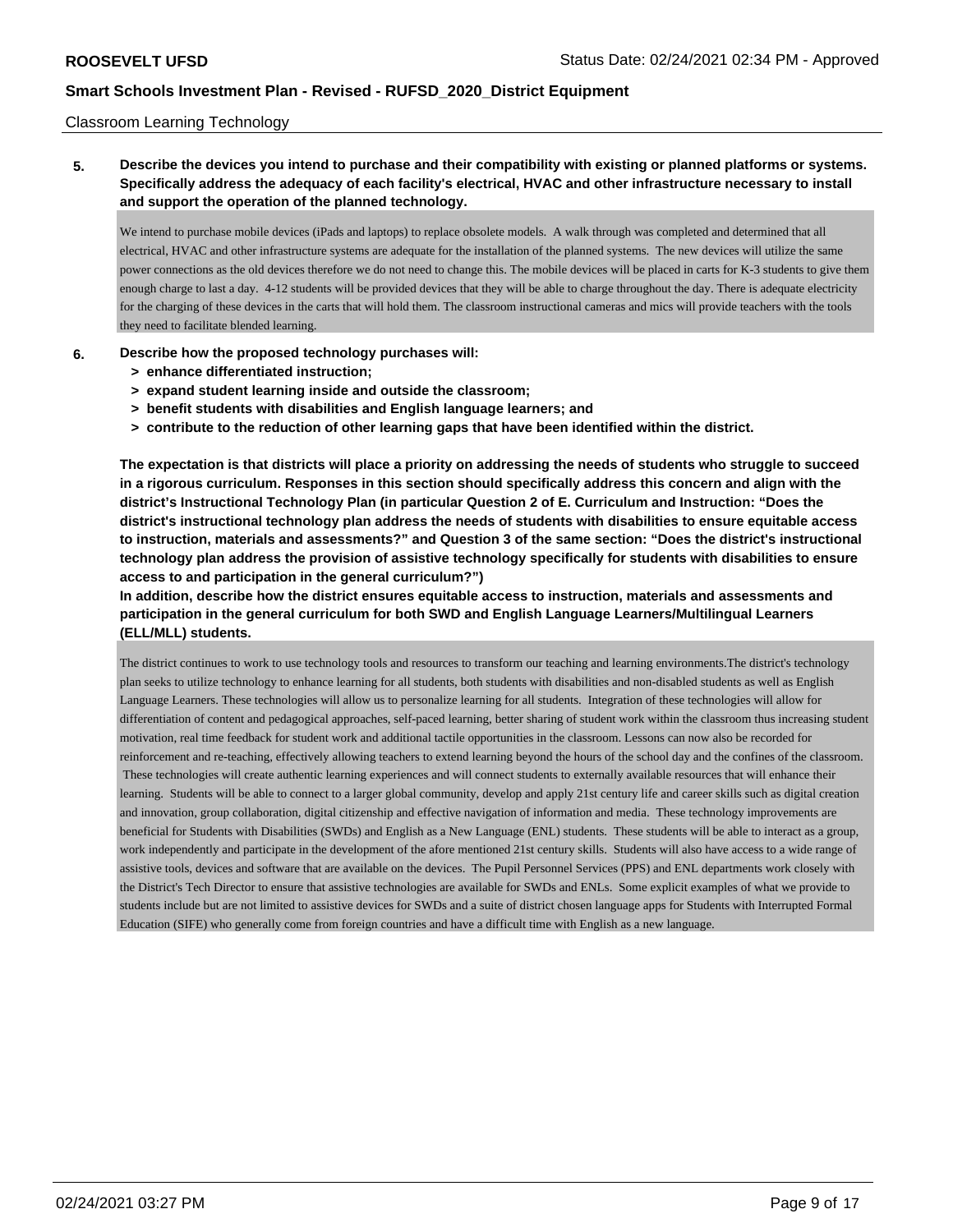### Classroom Learning Technology

## **7. Where appropriate, describe how the proposed technology purchases will enhance ongoing communication with parents and other stakeholders and help the district facilitate technology-based regional partnerships, including distance learning and other efforts.**

Through the use of PowerSchool, Office 365, Google Apps and a plethora of other applications, the laptops and ipads will serve as the vehicles to create a learning culture based on collaboration, personalized learning and the development of 21st century skills. Teachers are encouraged to use the tools and features provided by the Smart Boards that have software embedded that facilitate the sharing of lessons with students and parents. The software allows for the recording of lessons that can be shared with students for remediation and re-teaching as well as sharing with parents. This also allows for the board to be mirrored on other devices which will allow for distance learning opportunities.

This paradigm shift in the learning culture will provide opportunities to make the stakeholder community aware of the educational mission of the District, progress of different happenings, progress on students, calendar items, classwork, homework assignments, etc. Stakeholders will be connected to more data on a granular level as it is provided by teachers and staff. The District will maintain communication with parents and community on the progress of this initiative through updates to local news media, social media , mailings, board meetings and the district website. The District's Technology Advisory Committee (TAC) will continue to coordinate technology events for parents and stakeholders to make them aware of the technology resources in the schools and highlight the resources available for students and parents to use at home.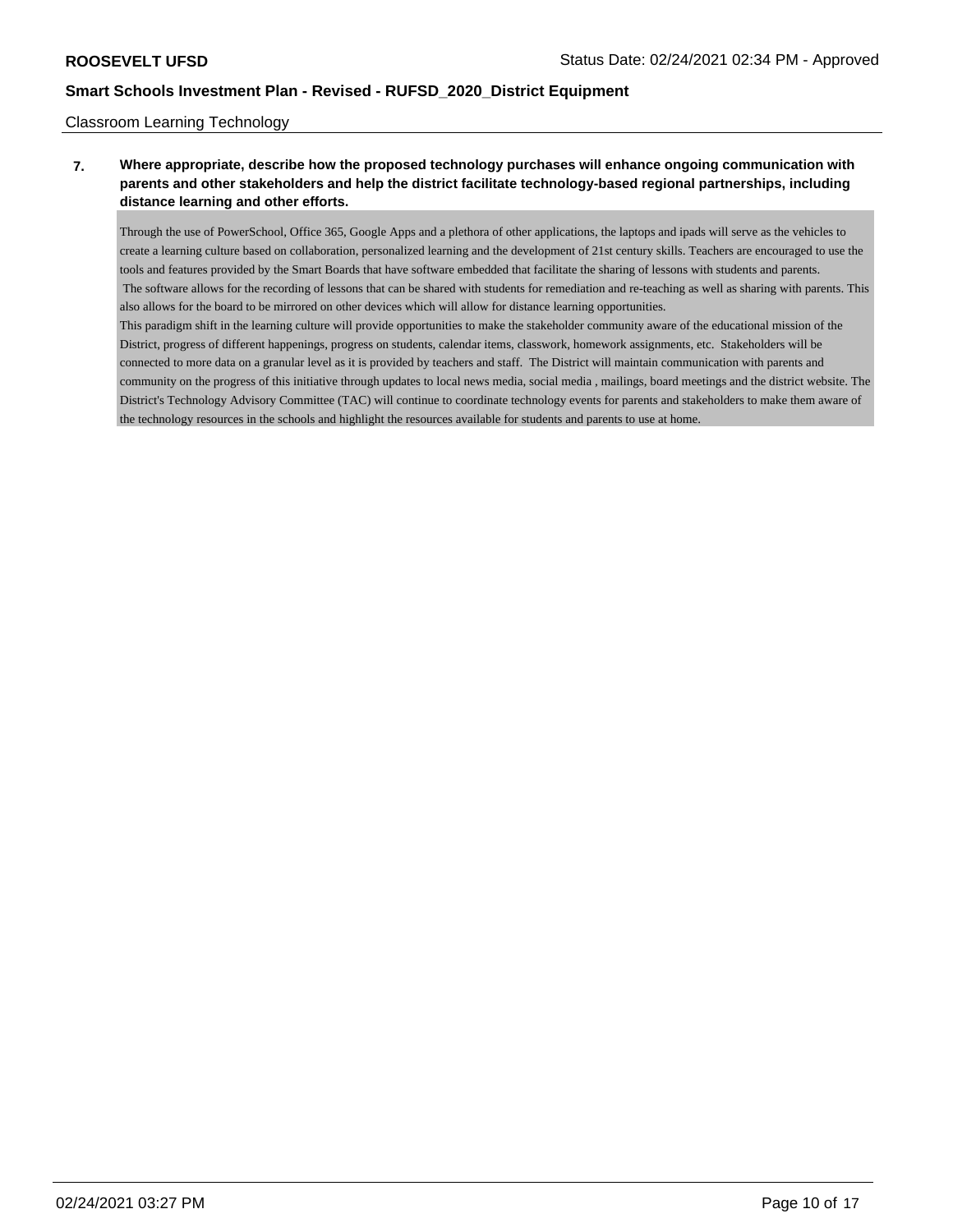#### Classroom Learning Technology

**8. Describe the district's plan to provide professional development to ensure that administrators, teachers and staff can employ the technology purchased to enhance instruction successfully.**

**Note: This response should be aligned and expanded upon in accordance with your district's response to Question 1 of F. Professional Development of your Instructional Technology Plan: "Please provide a summary of professional development offered to teachers and staff, for the time period covered by this plan, to support technology to enhance teaching and learning. Please include topics, audience and method of delivery within your summary."**

The District understands that on-going professional development (PD) is a critical component of successful technology integration, as such the District is committed to providing PD for all stakeholders. The District strongly believes that the instructional and leadership staff need progressively higer-level PD to be successful in their roles. The District has set aside PD days for administrators, teachers, and non-instructional staff members. We will provide training for staff on the software and equipment. PD will be provided through online, workshop, job embedded and individual 1:1 methods, the various training strategies are geared to meet the unique needs of each group. The district provides in-person training before, during, and after school hours; during Professional Learning Community (PLC) meetings; through external offerings; at District level Technology Advisory Committee meetings; during faculty meetings; Superintendent's Conference Days; when school is not in session or holiday breaks; through Online PD offerings developed specifically for the district population and via targeted resources disseminated through email or on training websites. Our professional development is designed to take existing content knowledge and scaffold those skills to integrate new experiences and learning opportunities for teachers and students. This process includes sharing strategies for moving along the SAMR continuum with purposeful implementation of to maximize the impact on student learning.

Examples of topics that are offered to support staff with the inclusion of devices that will be purchased with SSBA funds include:

- 3D design and Printing
- Microsoft 365 Overview
- Microsoft One Drive: Detailed Workshop
- Microsoft OneNote: Detailed Workshop
- Microsoft Class Notebook: Detailed Workshop
- Microsoft Excel: Detailed Workshop
- Microsoft PowerPoint: Detailed Workshop
- Microsoft Forms: Detailed Workshop
- Microsoft Sharepoint: Detailed Workshop
- Google Classroom
- Google Forms
- Castle Learning Introduction
- Student Response: Kahoot and Formative
- Student Videos with YouTube Creator
- Creating lesson plans with the Smart Board (Beginners, Intermediate and Advanced)
- Coding on iPads and Laptops
- Flipping Your Classroom
- Strategies to Engage Students During Finals Review
- Gmail and Google Calendar
- Teacher Websites with Edublogs
- Google Apps Overview and Drive
- Developing a Digital Web Presence
- Advanced Level Digital Learning
- Digital Learning for Elementary Students
- **9. Districts must contact one of the SUNY/CUNY teacher preparation programs listed on the document on the left side of the page that supplies the largest number of the district's new teachers to request advice on innovative uses and best practices at the intersection of pedagogy and educational technology.**
	- By checking this box, you certify that you have contacted the SUNY/CUNY teacher preparation program that supplies the largest number of your new teachers to request advice on these issues.

#### **9a. Please enter the name of the SUNY or CUNY Institution that you contacted.**

SUNY Old Westbury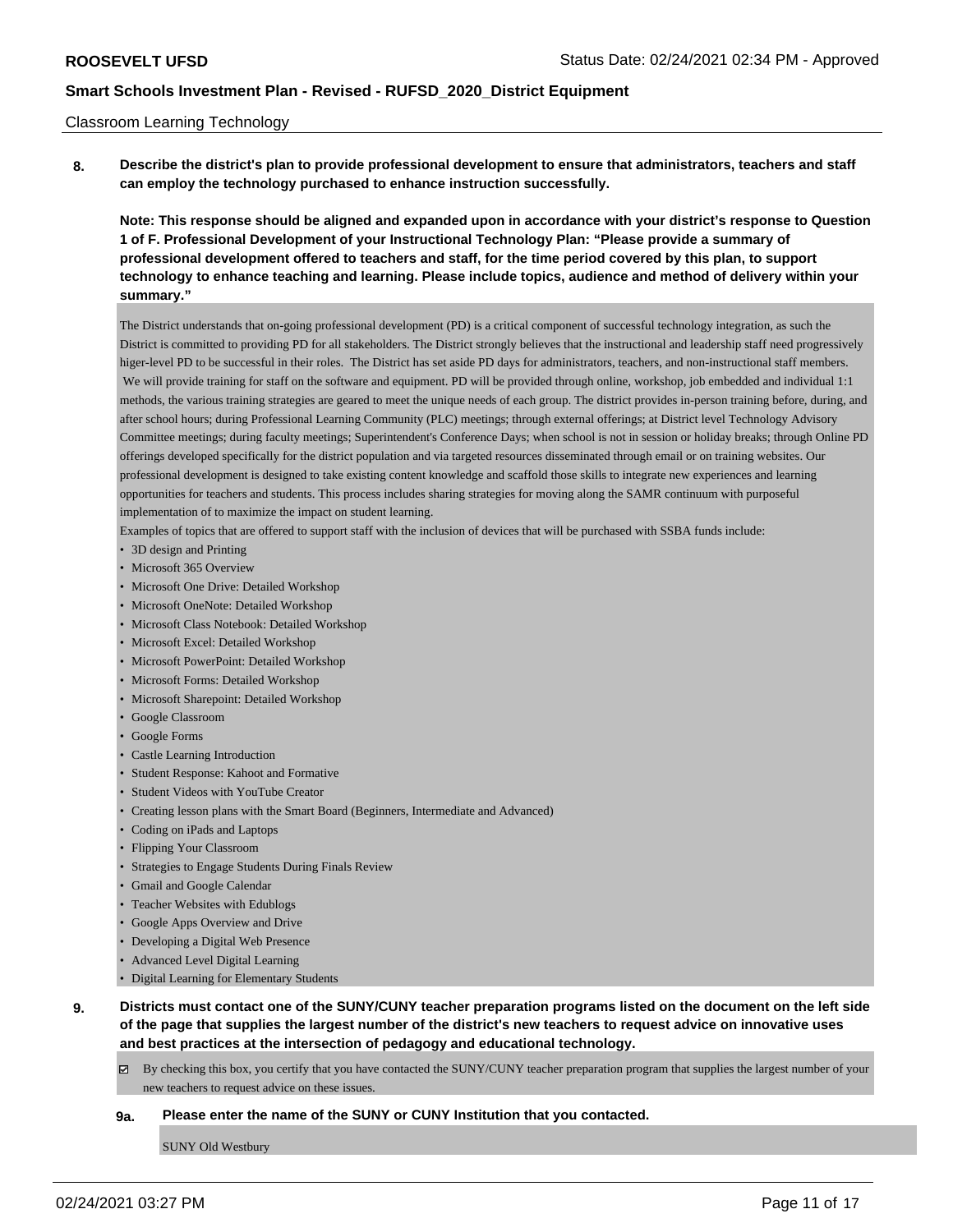Classroom Learning Technology

**9b. Enter the primary Institution phone number.**

516-876-2745

**9c. Enter the name of the contact person with whom you consulted and/or will be collaborating with on innovative uses of technology and best practices.**

Raul Zevallo

**10. To ensure the sustainability of technology purchases made with Smart Schools funds, districts must demonstrate a long-term plan to maintain and replace technology purchases supported by Smart Schools Bond Act funds. This sustainability plan shall demonstrate a district's capacity to support recurring costs of use that are ineligible for Smart Schools Bond Act funding such as device maintenance, technical support, Internet and wireless fees, maintenance of hotspots, staff professional development, building maintenance and the replacement of incidental items. Further, such a sustainability plan shall include a long-term plan for the replacement of purchased devices and equipment at the end of their useful life with other funding sources.**

By checking this box, you certify that the district has a sustainability plan as described above.

**11. Districts must ensure that devices purchased with Smart Schools Bond funds will be distributed, prepared for use, maintained and supported appropriately. Districts must maintain detailed device inventories in accordance with generally accepted accounting principles.**

By checking this box, you certify that the district has a distribution and inventory management plan and system in place.

**12. Please detail the type, quantity, per unit cost and total cost of the eligible items under each sub-category.**

| Select the allowable expenditure | Item to be Purchased | Quantity | Cost per Item | <b>Total Cost</b> |
|----------------------------------|----------------------|----------|---------------|-------------------|
| type.                            |                      |          |               |                   |
| Repeat to add another item under |                      |          |               |                   |
| each type.                       |                      |          |               |                   |
| <b>Laptop Computers</b>          | Chromebooks          | 2,250    | 400.00        | 900,000.00        |
| <b>Tablet Computers</b>          | ipads                | 1.000    | 400.00        | 400,000.00        |
|                                  |                      | 3,250    | 800.00        | 1,300,000         |

### **13. Final 2014-15 BEDS Enrollment to calculate Nonpublic Sharing Requirement (no changes allowed.)**

|              | l Public Enrollment | Nonpublic Enrollment | l Total Enrollment | Nonpublic<br>l Percentage |
|--------------|---------------------|----------------------|--------------------|---------------------------|
| l Enrollment | 3,155               | 32                   | 3,187.00           | 1.00                      |

### **14. If you are submitting an allocation for Classroom Learning Technology complete this table.**

|                          | Public School Sub-Allocation | <b>Estimated Nonpublic Loan</b><br>Amount | Estimated Total Public and<br>Nonpublic Sub-Allocation |
|--------------------------|------------------------------|-------------------------------------------|--------------------------------------------------------|
|                          |                              | (Based on Percentage Above)               |                                                        |
| Interactive Whiteboards  | 0.00                         | 0.00                                      | 0.00                                                   |
| <b>Computer Servers</b>  | 0.00                         | 0.00                                      | 0.00                                                   |
| <b>Desktop Computers</b> | 0.00                         | 0.00                                      | 0.00                                                   |
| <b>Laptop Computers</b>  | 900,000.00                   | 0.00                                      | 900,000.00                                             |
| <b>Tablet Computers</b>  | 400,000.00                   | 0.00                                      | 400,000.00                                             |
| <b>Other Costs</b>       | (No Response)                | 0.00                                      | 0.00                                                   |
| Totals:                  | 1,300,000.00                 | 0                                         | 1,300,000                                              |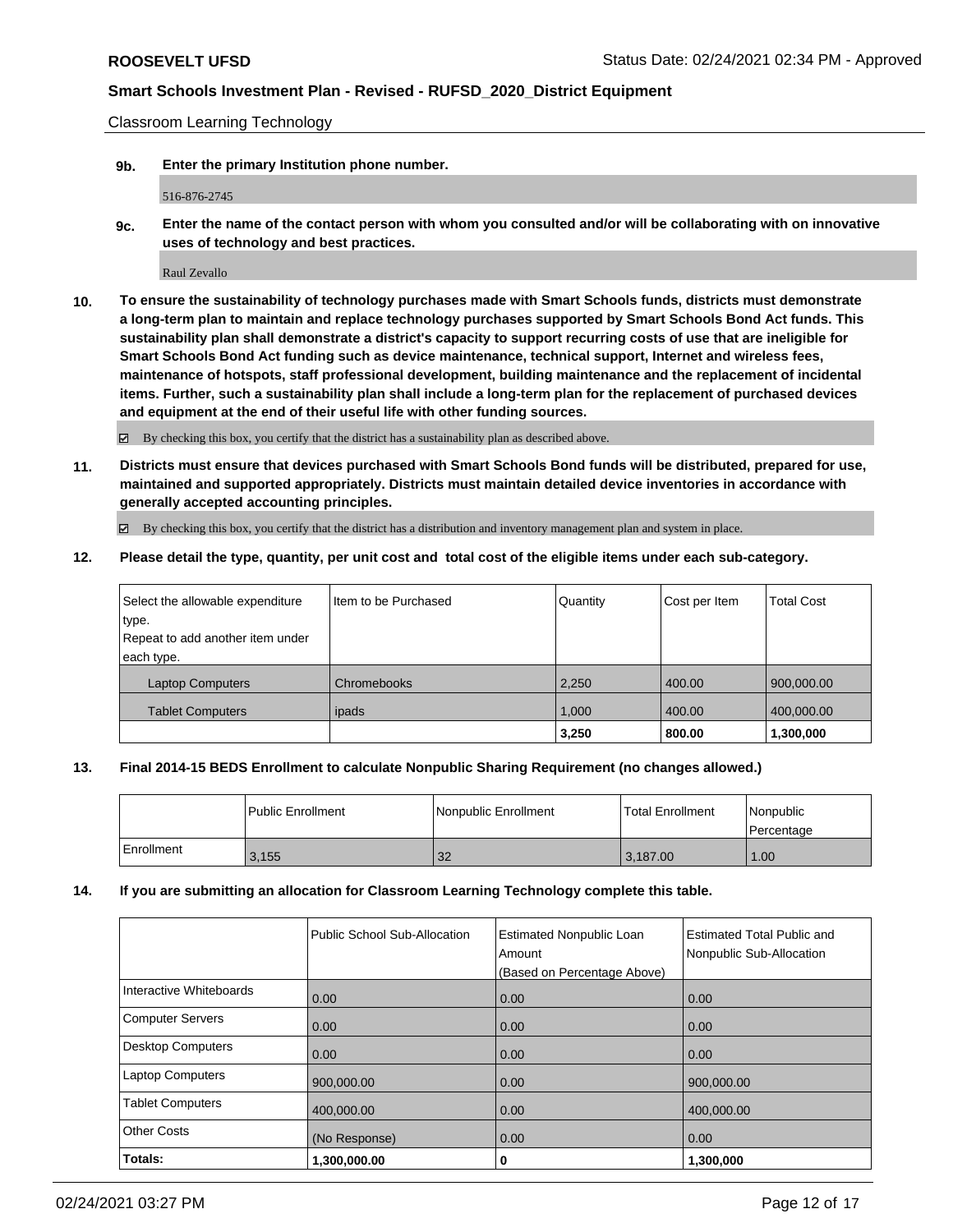#### Pre-Kindergarten Classrooms

**1. Provide information regarding how and where the district is currently serving pre-kindergarten students and justify the need for additional space with enrollment projections over 3 years.**

(No Response)

- **2. Describe the district's plan to construct, enhance or modernize education facilities to accommodate prekindergarten programs. Such plans must include:**
	- **Specific descriptions of what the district intends to do to each space;**
	- **An affirmation that new pre-kindergarten classrooms will contain a minimum of 900 square feet per classroom;**
	- **The number of classrooms involved;**
	- **The approximate construction costs per classroom; and**
	- **Confirmation that the space is district-owned or has a long-term lease that exceeds the probable useful life of the improvements.**

(No Response)

**3. Smart Schools Bond Act funds may only be used for capital construction costs. Describe the type and amount of additional funds that will be required to support ineligible ongoing costs (e.g. instruction, supplies) associated with any additional pre-kindergarten classrooms that the district plans to add.**

(No Response)

**4. All plans and specifications for the erection, repair, enlargement or remodeling of school buildings in any public school district in the State must be reviewed and approved by the Commissioner. Districts that plan capital projects using their Smart Schools Bond Act funds will undergo a Preliminary Review Process by the Office of Facilities Planning.**

**Please indicate on a separate row each project number given to you by the Office of Facilities Planning.**

| Project Number |  |
|----------------|--|
| (No Response)  |  |
|                |  |

**5. Please detail the type, quantity, per unit cost and total cost of the eligible items under each sub-category.**

| Select the allowable expenditure | Item to be purchased | Quantity      | Cost per Item | <b>Total Cost</b> |
|----------------------------------|----------------------|---------------|---------------|-------------------|
| type.                            |                      |               |               |                   |
| Repeat to add another item under |                      |               |               |                   |
| each type.                       |                      |               |               |                   |
| (No Response)                    | (No Response)        | (No Response) | (No Response) | 0.00              |
|                                  |                      | U             | 0.00          |                   |

**6. If you have made an allocation for Pre-Kindergarten Classrooms, complete this table. Note that the calculated Total at the bottom of the table must equal the Total allocation for this category that you entered in the SSIP Overview overall budget.**

|                                          | Sub-Allocation |
|------------------------------------------|----------------|
| Construct Pre-K Classrooms               | (No Response)  |
| Enhance/Modernize Educational Facilities | (No Response)  |
| <b>Other Costs</b>                       | (No Response)  |
| Totals:                                  | 0.00           |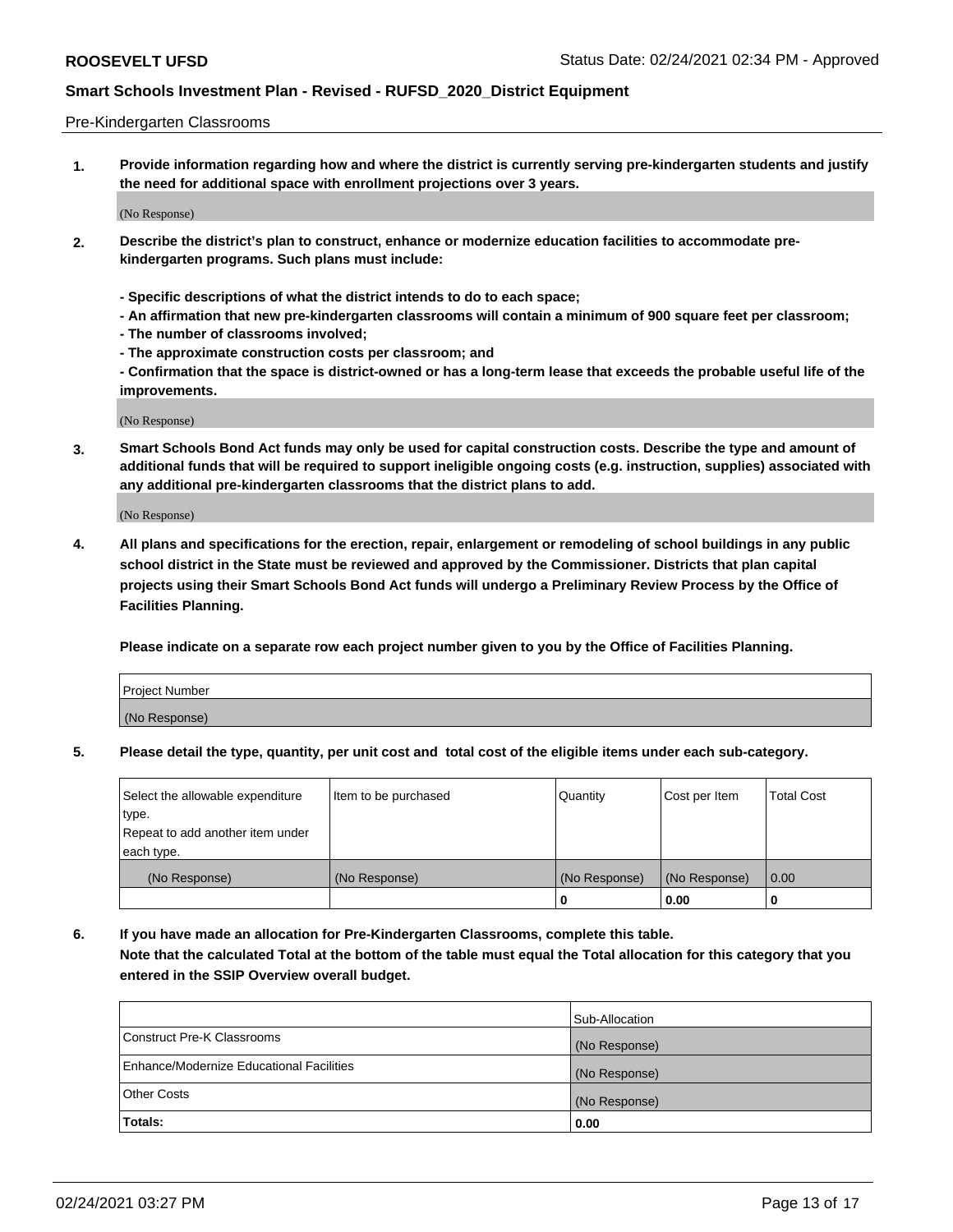Replace Transportable Classrooms

**1. Describe the district's plan to construct, enhance or modernize education facilities to provide high-quality instructional space by replacing transportable classrooms.**

(No Response)

**2. All plans and specifications for the erection, repair, enlargement or remodeling of school buildings in any public school district in the State must be reviewed and approved by the Commissioner. Districts that plan capital projects using their Smart Schools Bond Act funds will undergo a Preliminary Review Process by the Office of Facilities Planning.**

**Please indicate on a separate row each project number given to you by the Office of Facilities Planning.**

| Project Number |  |
|----------------|--|
|                |  |
|                |  |
|                |  |
| (No Response)  |  |
|                |  |
|                |  |

**3. For large projects that seek to blend Smart Schools Bond Act dollars with other funds, please note that Smart Schools Bond Act funds can be allocated on a pro rata basis depending on the number of new classrooms built that directly replace transportable classroom units.**

**If a district seeks to blend Smart Schools Bond Act dollars with other funds describe below what other funds are being used and what portion of the money will be Smart Schools Bond Act funds.**

(No Response)

**4. Please detail the type, quantity, per unit cost and total cost of the eligible items under each sub-category.**

| Select the allowable expenditure | Item to be purchased | Quantity      | Cost per Item | Total Cost |
|----------------------------------|----------------------|---------------|---------------|------------|
| ∣type.                           |                      |               |               |            |
| Repeat to add another item under |                      |               |               |            |
| each type.                       |                      |               |               |            |
| (No Response)                    | (No Response)        | (No Response) | (No Response) | 0.00       |
|                                  |                      | u             | 0.00          |            |

**5. If you have made an allocation for Replace Transportable Classrooms, complete this table. Note that the calculated Total at the bottom of the table must equal the Total allocation for this category that you entered in the SSIP Overview overall budget.**

|                                                | Sub-Allocation |
|------------------------------------------------|----------------|
| Construct New Instructional Space              | (No Response)  |
| Enhance/Modernize Existing Instructional Space | (No Response)  |
| Other Costs                                    | (No Response)  |
| Totals:                                        | 0.00           |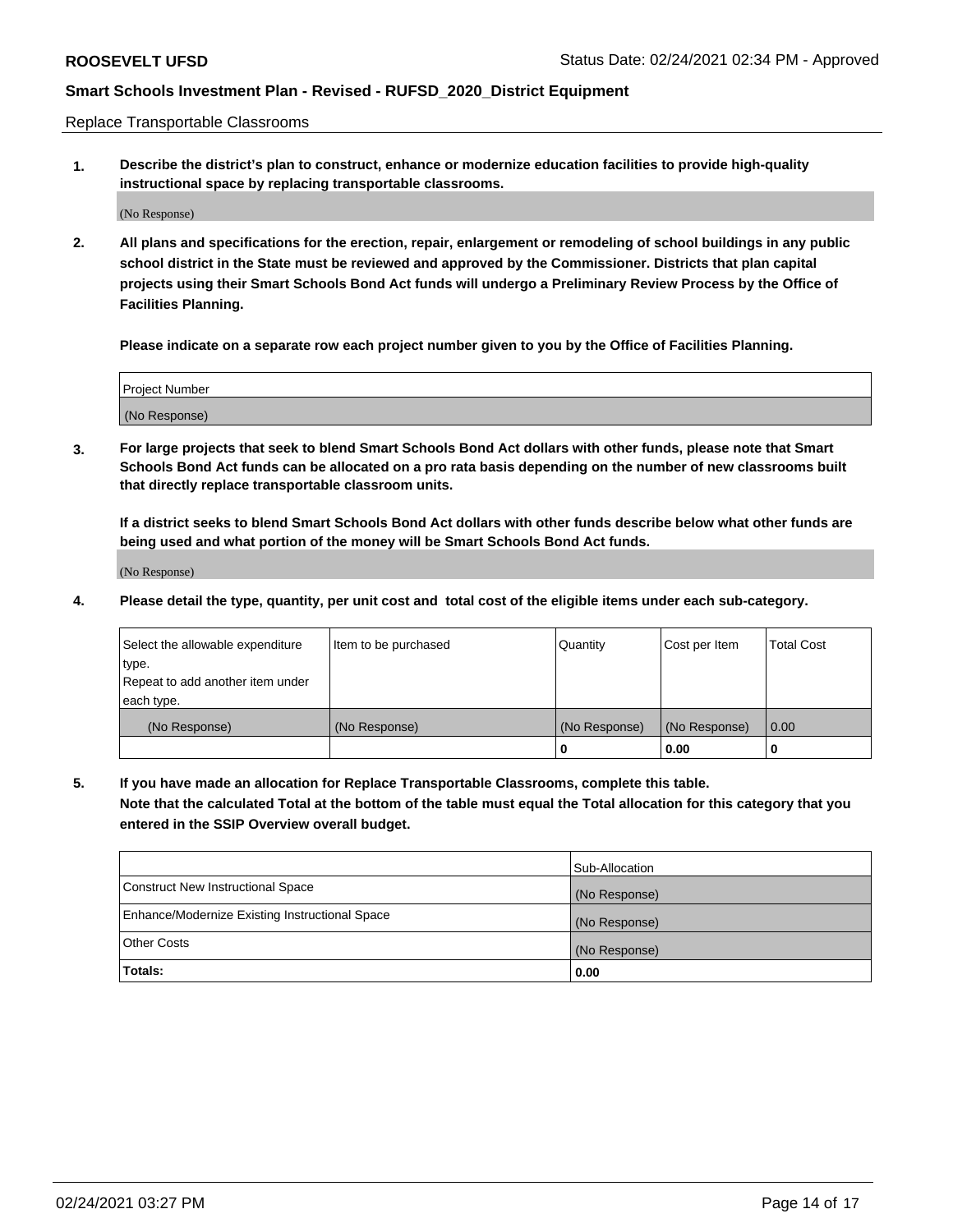High-Tech Security Features

**1. Describe how you intend to use Smart Schools Bond Act funds to install high-tech security features in school buildings and on school campuses.**

(No Response)

**2. All plans and specifications for the erection, repair, enlargement or remodeling of school buildings in any public school district in the State must be reviewed and approved by the Commissioner. Smart Schools plans with any expenditures in the High-Tech Security category require a project number from the Office of Facilities Planning. Districts must submit an SSBA LOI and receive project numbers prior to submitting the SSIP. As indicated on the LOI, some projects may be eligible for a streamlined review and will not require a building permit. Please indicate on a separate row each project number given to you by the Office of Facilities Planning.**

| <b>Project Number</b> |  |
|-----------------------|--|
| (No Response)         |  |

- **3. Was your project deemed eligible for streamlined Review?**
	- Yes
	- $\hfill \square$  No
- **4. Include the name and license number of the architect or engineer of record.**

| Name          | License Number |
|---------------|----------------|
| (No Response) | (No Response)  |

**5. Please detail the type, quantity, per unit cost and total cost of the eligible items under each sub-category.**

| Select the allowable expenditure | Item to be purchased | Quantity      | Cost per Item | <b>Total Cost</b> |
|----------------------------------|----------------------|---------------|---------------|-------------------|
| type.                            |                      |               |               |                   |
| Repeat to add another item under |                      |               |               |                   |
| each type.                       |                      |               |               |                   |
| (No Response)                    | (No Response)        | (No Response) | (No Response) | 0.00              |
|                                  |                      | 0             | 0.00          |                   |

**6. If you have made an allocation for High-Tech Security Features, complete this table.**

**Enter each Sub-category Public Allocation based on the the expenditures listed in Table #5.**

|                                                      | Sub-Allocation |
|------------------------------------------------------|----------------|
| Capital-Intensive Security Project (Standard Review) | (No Response)  |
| <b>Electronic Security System</b>                    | (No Response)  |
| <b>Entry Control System</b>                          | (No Response)  |
| Approved Door Hardening Project                      | (No Response)  |
| <b>Other Costs</b>                                   | (No Response)  |
| Totals:                                              | 0.00           |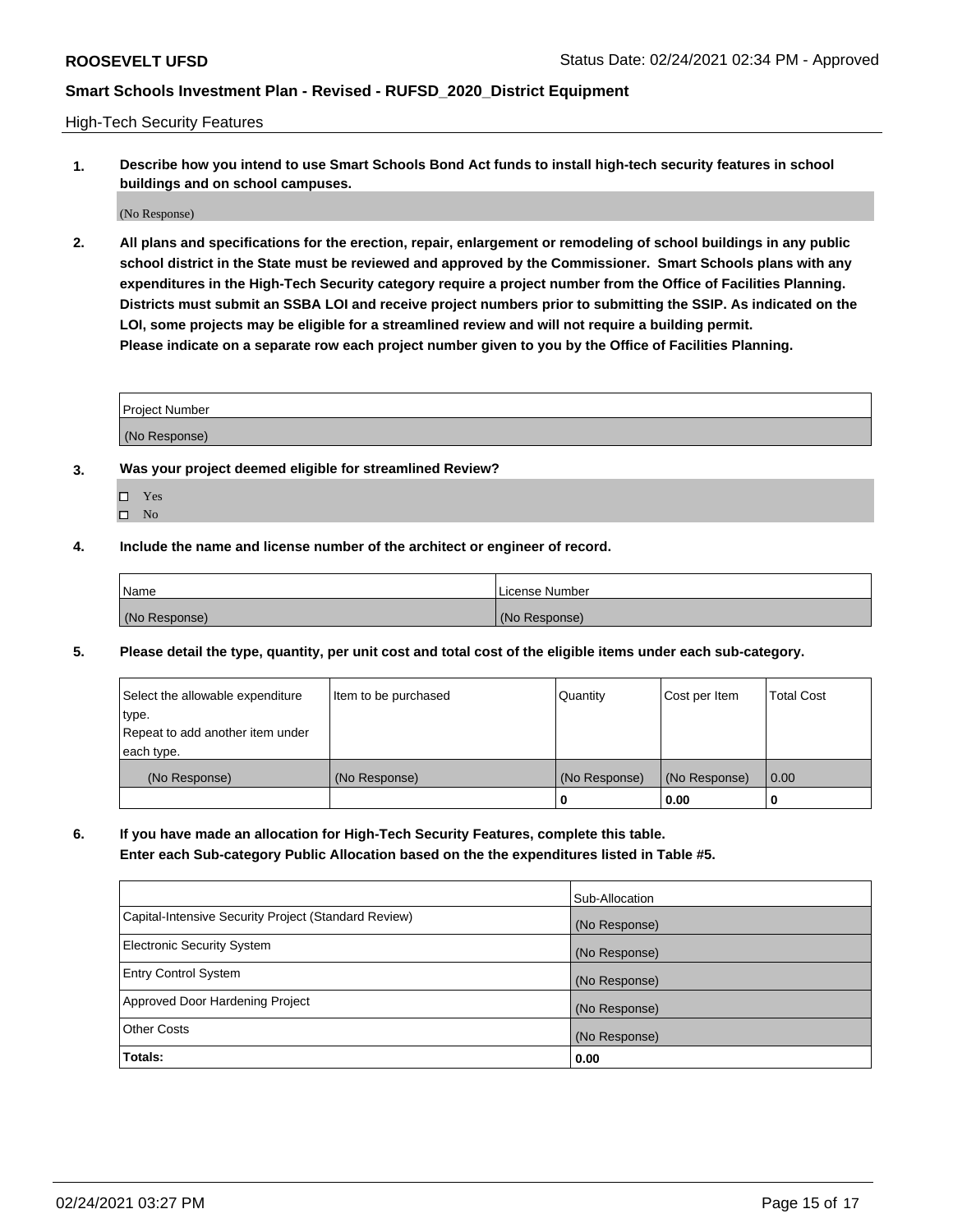Non-Public Schools

**1. Describe your plan to utilize SSBA funds to purchase devices and loan to the nonpublic schools within your district. Please specify what devices have been requested by the nonpublic schools. If the nonpublic schools have not finalized requests, the district should provide the date nonpublic schools will submit the request by.**

(No Response)

**2. A final Smart Schools Investment Plan cannot be approved until school authorities have adopted regulations specifying the date by which requests from nonpublic schools for the purchase and loan of Smart Schools Bond Act classroom technology must be received by the district.**

By checking this box, you certify that you have such a plan and associated regulations in place that have been made public.

**2a. Please enter the date each year nonpublic schools must request loanable items from the school district. This date cannot be earlier than June 1 of the previous school year.**

(No Response)

### **3. Final 2014-15 BEDS Enrollment to calculate Nonpublic Sharing Requirement (no changes allowed.)**

|            | Public Enrollment | Nonpublic Enrollment | Total Enrollment | l Nonpublic Percentage |
|------------|-------------------|----------------------|------------------|------------------------|
| Enrollment | 3,155             | $\Omega$<br>ےں       | 3.187.00         | 1.00                   |

### **4. Nonpublic Loan Calculator**

|                                                        | Loanable     | Loanable                      | Additional       | Estimated | Previously | Cumulative | <b>Final Per</b> | <b>Final Total</b> |
|--------------------------------------------------------|--------------|-------------------------------|------------------|-----------|------------|------------|------------------|--------------------|
|                                                        | School       | Classroom                     | Nonpublic        | Per Pupil | Approved   | Per Pupil  | Pupil Loan       | Loan               |
|                                                        | Connectivity | Technology                    | Loan             | Amount -  | Per Pupil  | Loan       | Amount -         | Amount -           |
|                                                        |              |                               | (Optional)       | This Plan | Amount(s)  | Amount     | This Plan        | This Plan          |
| Required Nonpublic<br>Loan                             | 0.00         | .300,000.0<br>l 0             |                  | 250.00    | 250.00     | 250.00     | 0.00             | 0.00               |
| Final Adjusted Loan<br>- (If additional loan<br>funds) | 0.00         | 1,300,000.0<br>$\overline{0}$ | (No<br>Response) | 250.00    | 250.00     | 250.00     | 0.00             | $\overline{0.00}$  |

### **5. Nonpublic Share**

|                                          | Final Per Pupil Amount | Final Nonpublic Loan Amount |
|------------------------------------------|------------------------|-----------------------------|
| Pending and Previously<br>Approved Plans | 250.00                 | 8,000.00                    |
| This Plan                                | 0.00                   | $\vert$ 0.00                |
| Total                                    | 250.00                 | 8,000.00                    |

### **6. Distribution of Nonpublic Loan Amount by School**

| Nonpublic School Name                          | 2018-19 K-12 Enrollment | Special Ed School? If Yes, not eligible |
|------------------------------------------------|-------------------------|-----------------------------------------|
| CHILDREN'S LRNING CTR-UCP NASSAU_<br><b>CT</b> | 136                     | Yes                                     |
| COMMUNITY ACADEMIC PREP CENTER 122             |                         | <b>No</b>                               |
| <b>I MSUP ELEMENTARY SCHOOL</b>                | 17                      | <b>No</b>                               |

### **7. Please detail the type, quantity and per unit cost of the eligible items under each sub-category.**